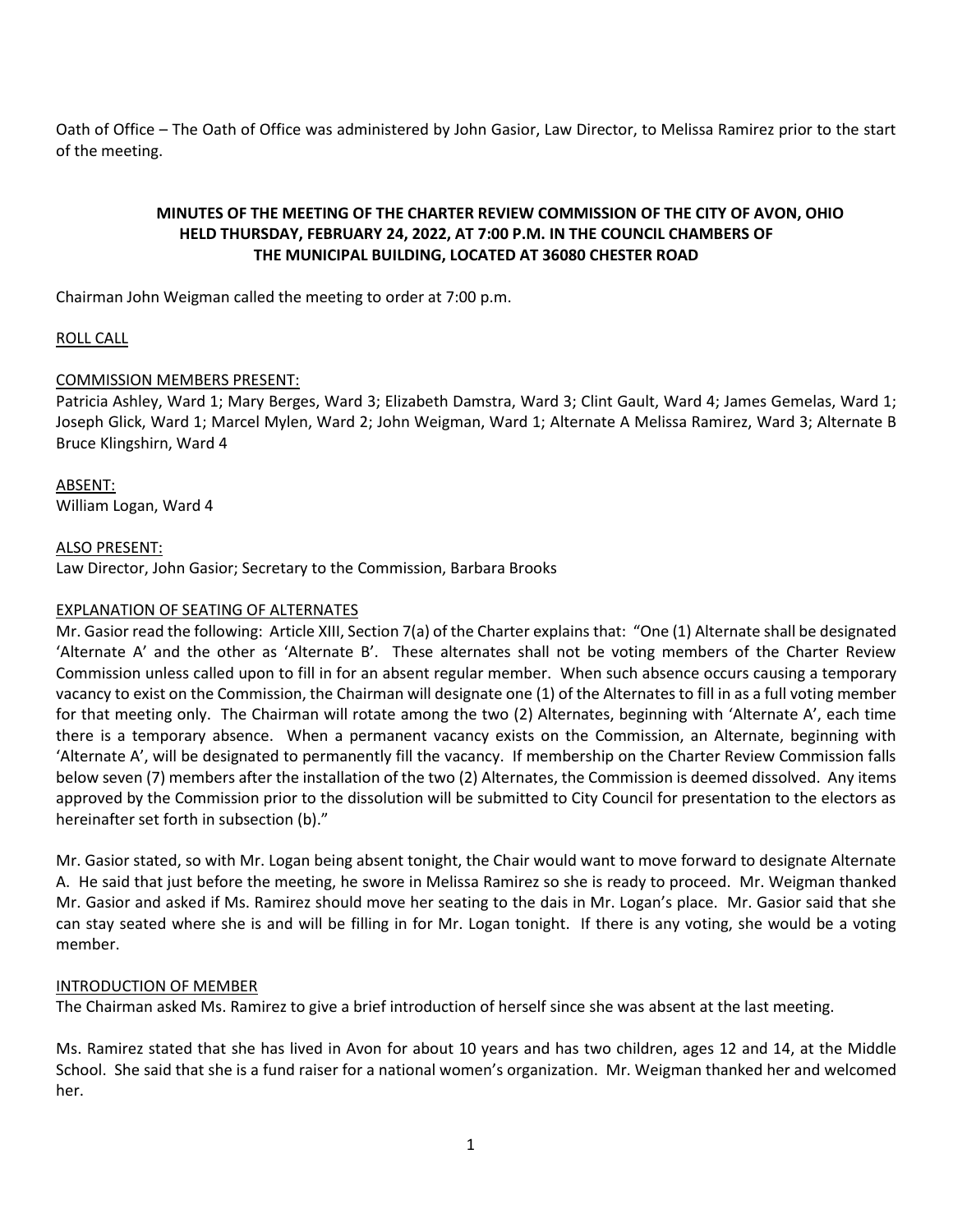## APPROVAL OF THE MINUTES OF THE FEBRUARY 10, 2022, ORGANIZATIONAL MEETING

Mr. Gemelas noted that he had a correction to the minutes. Under "Introduction of Members", it should state that he has a son and a daughter, not two daughters. Ms. Brooks apologized for the error and said that she would make that amendment.

A motion was made by Mr. Gemelas and seconded by Mr. Gault to dispense with the reading of the minutes of the Organizational Meeting of the 2022 Charter Review Commission, held Thursday, February 10, 2022, and to adopt said minutes as amended. The vote was: Ms. Ashley, "yes"; Ms. Berges, "yes"; Ms. Damstra, "yes"; Mr. Gault, "yes"; Mr. Gemelas, "yes"; Mr. Glick, "yes"; Mr. Mylen, "yes"; Ms. Ramirez, "yes"; Mr. Weigman, "yes".

The vote was unanimous in favor and the Chairman declared the motion passed.

## DISCUSSION OF THE FIRST FOUR ARTICLES OF THE CHARTER OF THE CITY OF AVON

a) ARTICLE I – NAME AND BOUNDARIES There was no discussion on Article I

b) ARTICLE II – MUNICIPAL POWERS There was no discussion on Article II

c) ARTICLE III – THE MAYOR

Mr. Glick stated that it surprised him that you had to be a resident for only two years in order to run for Mayor. He said he did not know if that is standard for typical City Charters but it seems to him that it should be longer than just two years.

Mr. Gasior said that he does not think it is unusual. What he noticed about that was that if you had to be an elector for two years, you probably had to be at least 20 years old, whereas on City Council, you could be 18 years old. We had that situation back in 2003. But he has not seen many people come forward and try to run for Mayor in any community if they have not been residents of the community for a fairly long time. It is just hard to get to know people and to build a base of support in two years. If the Commission wants to look at this and consider a longer period of time, that is something they could propose to Council.

Mr. Gemelas stated that the only issue he thought about with the two years is that typically if you are a resident even in Lorain County for a year, you can run for just about any office that you want so having that second year is probably redundant. He just thought that the residency requirement being in excess of two years would probably be problematic.

Mr. Gasior said that the other thing that he noticed about this is that when you get to the second sentence, it says that "the Mayor shall not serve on continuous active military service in excess of sixty-one (61) days, either State or National, nor shall the Mayor hold any other elected public office or Municipal employment in this Municipality" and that can be problematic because if you consider the Mayor sitting on Planning Commission, he or she is being compensated for that and that would be considered municipal employment. The only exceptions are for "… notary public or member of the State Militia, etc." Now this is different from what is in Article IV when you talk about City Council members. There is a similar provision in Article IV and what it says in Article IV is that "a Council member shall not hold any other Municipal office or Municipal employment in this Municipality except as otherwise provided in this Charter." Mr. Gasior said he thought that that language probably is better. Perhaps the Commission might want to consider changing Article III to be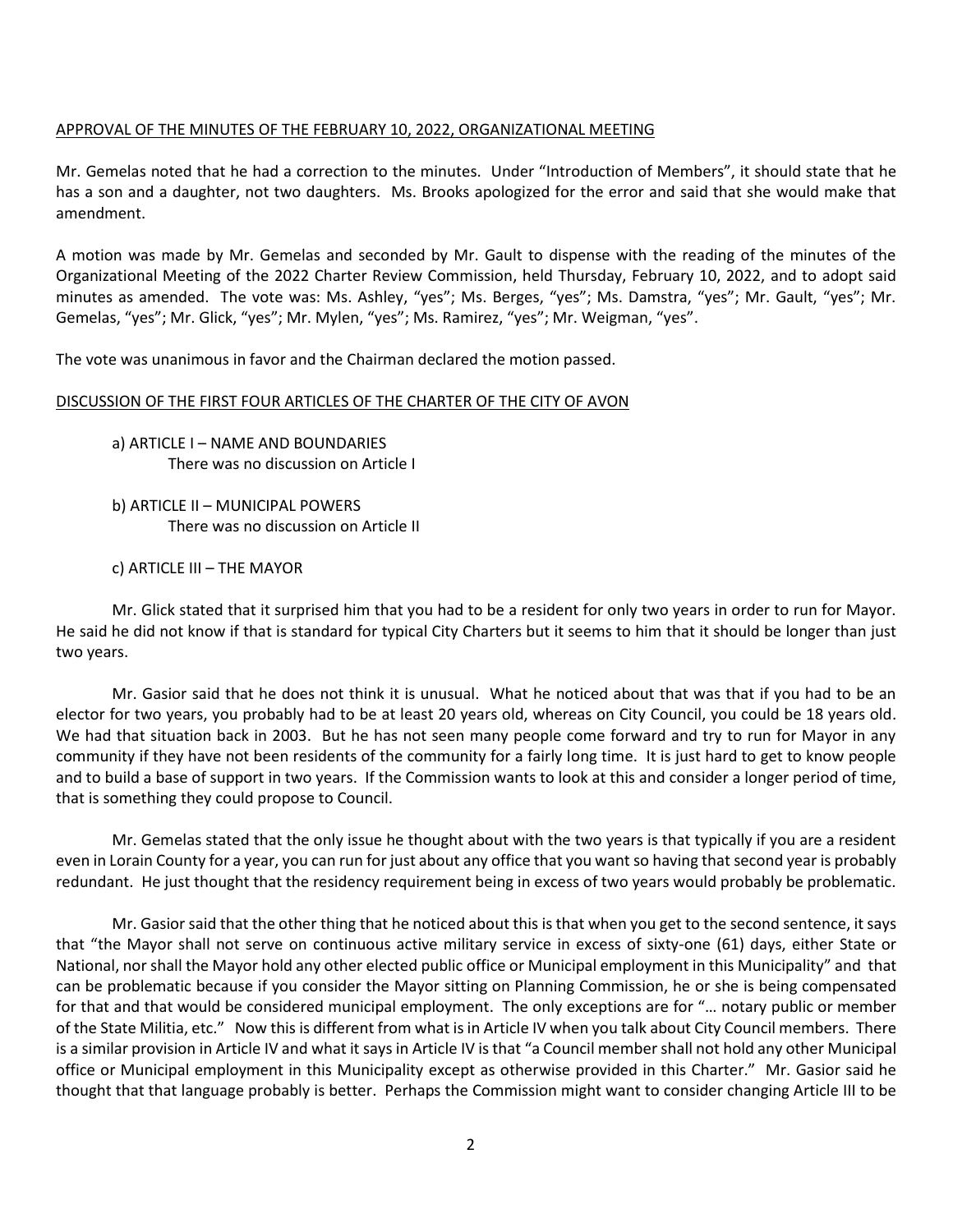consistent with Article IV. The Charter specifically calls out that the Mayor and a member of Council can sit on Planning Commission.

Mr. Gemelas asked, when the Mayor is seated at Planning Commission, is his role as the Mayor or as another member of Planning? Mr. Gasior said he is entitled to be paid as a member of the Commission which was something that we talked about last time we met where you cannot increase the pay of a Council member or Mayor during their term. If Council votes to give a 3% pay increase to all the members of Planning Commission in the year 2022, we have to skip over the Mayor and the Council representative because they would be increasing the pay during their term. What has been happening over the years is these individuals have just foregone the pay raise. But eventually we are going to have to catch up with that and come up with some language to correct that sort of problem. Mr. Gasior added that he just wanted to point out that section, Article III, Section 2, and the Commission might want to highlight it.

Mr. Weigman asked Mr. Gasior if, in his opinion, we are violating the Charter right now in order for the Mayor to be on Planning Commission. Mr. Gasior responded that he did not want to say that we are violating the Charter right now. He just wanted to say that we should probably address it and make it clearer. He said that, for as long as he has been around, the Mayor or the Mayor's designee, has sat on Planning Commission. He can say that none of them took a pay increase that was passed by Council during their term. We can leave this alone and rely on past practice or the Commission can consider clarifying the language to enable the raises to be accepted.

Mr. Gault asked, why are we micro-managing this? Why does it matter? If a person is fulfilling their duties and they have a multiple office, whatever that may be, if they were not doing their job, they would not be reelected. Mr. Gasior said he thought that what we are trying to do is make sure that somebody does not call out the fact that someone is receiving pay in violation of the Charter. He felt that the phrase "except as otherwise provided in the Charter" is a much better phrase than the one that is used for Mayor in Article III. It might be better to amend the Charter to make it consistent with what is done for Council members.

Mr. Glick said he thought that there are two issues to Mr. Gasior's point. One being that there should be segregation between the two compensated roles and secondly the appearance of overcompensating through multiple roles for the Chief Executive of the City.

Mr. Gasior stated that when Council puts their designee on Planning Commission, they vote on it. The Mayor just decides on his own to become a member of Planning Commission and not select a designee. Years ago someone did sit for the Mayor and they got paid. It is just one of those little things that we may want to clean up . Council just voted pay raises for Planning Commission for 2021 and then again in 2022. Prior to that pay for Commission members only increased once every four or five years. Council clearly intends to address the pay for Commission and Board members every year going forward. The compensation is not significant but Council wanted to make sure that those serving on these panels got pay raises that everybody else received.

Mr. Gault said if the Mayor does not have an obligation to be on the Planning Commission but chooses to be on it, then he is taking a separate role from what he has to do and Mr. Gault thought it is a big benefit to have the Mayor involved as he knows more than most people, of things that are going on in the City. So one question is, should he be able to put himself in that role? Mr. Gault said he thought if it is not an obligation that the Mayor has to do it but if he chooses to do it to help out, why wouldn't he be compensated for it just like anybody else?

Mr. Gemelas said he thought that there could be a conflict of interest here and that is probably what they are afraid of at this point. The Mayor is still doing the business of the City whether or not he is sitting on Planning or another committee. But the fact that he is being compensated twice could run afoul of some of the people's opinions of why are we paying the Mayor for multiple roles for essentially the same job.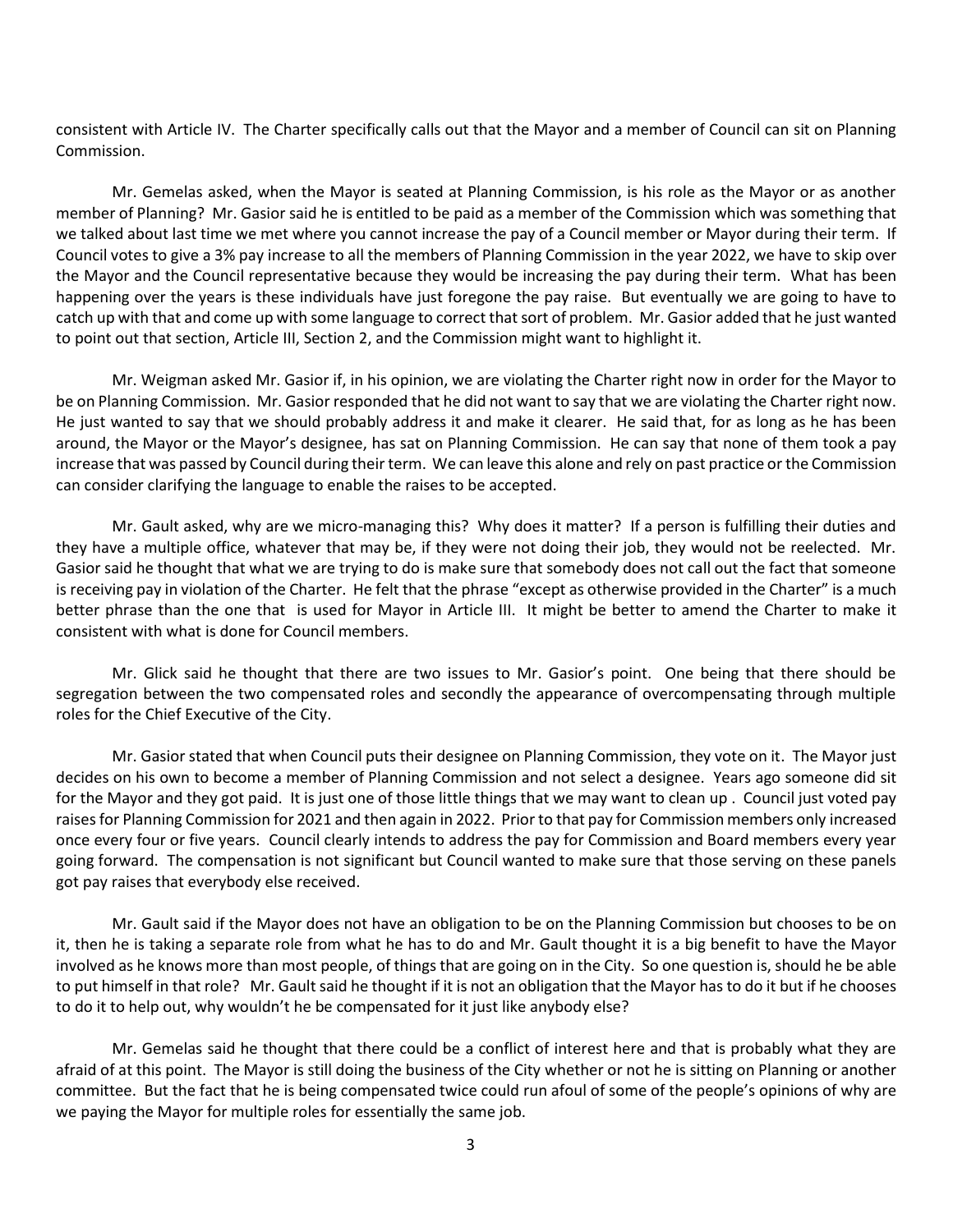Mr. Gault asked what do other cities do? Mr. Gasior said that he knows that a few cities do not compensate anyone for service on these Boards. We are in a minority in that regard. We compensate for service on Civil Service, Board of Zoning, and Planning Commission. He just thought it would be good to clean that language up. Look at Article VII, Section 2. It says "A Planning Commission shall be created and shall consist of the Mayor or a person appointed by the Mayor…..; one (1) member of Council to be selected by the President of Council…" and so on. In Council's case, that additional appointment to a municipal employment would be covered because of the language of "unless otherwise specified". Mr. Gasior just thought that wherever the Mayor is allowed to take on employment in the City, it should not have any bearing on his regular salary. The obvious intent of the Charter provision was to prevent a Mayor from boosting the pay of the position two months away from the election, especially if he were to be unopposed. That was the whole intent. The language does not necessarily comport with what has actually been happening. So one of the things you want to try to do in Charter Review is to at least make your Charter reflect what your actual practices are.

Mr. Weigman asked, what is the recommended language? Mr. Gasior said that he does not have it for them tonight but he will have it next week. If the Commission is interested in trying to address that, he will be happy to draw something up.

Mr. Weigman said that, if we believe that right now the Charter is not matching what we are currently doing, should we follow what the Charter says in the meantime? Mr. Gasior said City Council has decided to vote to increase pay for members of Planning Commission. The Mayor and the Council rep are not taking these pay increases. That is why this topic is being discussed.

Mr. Mylen asked if Council could approve the Mayor if he chooses to be on Planning and Mr. Gasior said he did not think so. The Mayor can absolutely appoint himself; the Charter says that he or his designee is a member. It is just that there is conflicting language here. Mr. Mylen stated that he could be an unpaid member. Mr. Gasior responded that back in the 60's or 70's when Council decided to pay these positions, they set the pay and left it alone. Ever since Mr. Gasior has been around, whoever sat in that position received whatever the pay was at the time of their appointment. They never received an increase in pay during their term. Up until 2021, pay raises were discussed infrequently and it rarely interfered with a Mayor or Councilor's term in office.

Mr. Glick asked if Planning Commission was the one single exception that we are talking about? Mr. Gasior said that he believed that it is. Mr. Glick then said, why don't we just state that as the exception in the Charter and Mr. Gasior said he was going to try to write something up to clarify it. Do we really want to start trying to figure out how far back we should go to recoup money? Sometimes you just have to leave things as they were and just make it better going forward. It is not a lot of money and that is what it comes down to in the big picture.

Mr. Weigman asked if it would be simpler for Council just to put the appropriate pay on the Mayor. Mr. Gasior said he guessed you could say that but then they would have to remember to set that pay every four years. Ms. Damstra asked what if he decides not to be a member? Doesn't it say he can appoint someone else? Mr. Gasior said, yes, he can appoint someone else which he has done in the past. Then what would that person's pay be? Ms. Damstra asked if his pay matches the other members' pay and Mr. Gasior said, yes. The only person who gets paid over and above the other members is the Chairman of each Board or Commission.

Mr. Gasior noted that the other thing that came up in that Section was a typo. At the top of page 3 a line was repeated. We will just strike that out. It is not a Charter amendment. We handle that with the codifier. Mr. Gasior added there was a typo in one of the words: The word should be "Director" and not "Direction". Ms. Brooks stated that was in Section 4, the 2<sup>nd</sup> paragraph.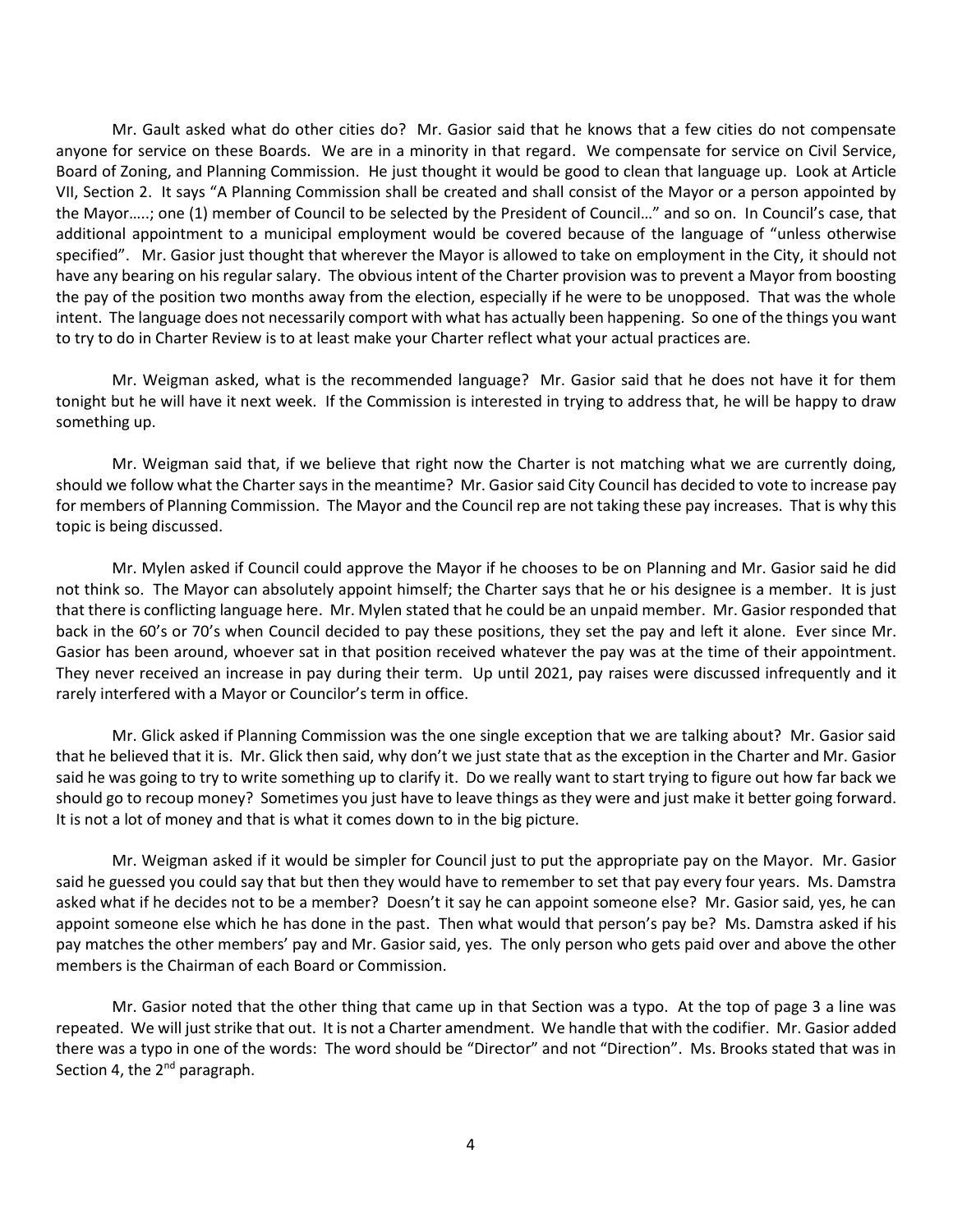Mr. Gasior stated that there is another interesting thing in Section 4 concerning the existence of a vacancy in the office of Mayor and it gives the order of succession in the event of a vacancy. That order is the Director of Finance, Director of Public Service, Director of Public Safety, Director of Law, "provided, however, that such person is a resident of the City of Avon. No Director appointed by an Acting Mayor may serve as Acting Mayor. In the event no Director is willing or able to serve as Acting Mayor, Council shall appoint the Acting Mayor by majority vote." Now the question becomes, does the Acting Mayor that Council appoints have to be a resident? It is not clear. Mr. Gasior said he thought you can assume that it would have to be but it does not say that. Consider this: What if we have four Directors that are all living outside of Avon and no one is able to serve as acting Mayor. Council steps up and appoints the Finance Director who is not a resident. Is that going to be a valid appointment?

Mr. Klingshirn asked why don't we just say that they appoint a resident as the Acting Mayor? Mr. Gasior said that we could make that change if they wanted to. Mr. Klingshirn noted that would be clearer. Ms. Damstra asked, doesn't it mean it would have to be a resident because that is a qualification of the Mayor? Mr. Gemelas said, plus two years. Mr. Gasior said that is a great argument for saying that they have to be a resident at least for two years but the way it is worded, sometimes people can reach other conclusions. You could say, "Council shall appoint an Acting Mayor by a majority vote pursuant to Section 2, Qualifications." Mr. Gemelas said they would have to abide by that; otherwise it would not make any sense. Ms. Damstra asked which Directors doesthe Mayor appoints? Mr. Gasior said that he appoints all of them, with the consent of Council. Council has to consent by 2/3 vote in his appointments. Ms. Damstra asked, so how could any of those Directors be in succession if they are already appointed by the Mayor because doesn't it say that no Director appointed by the Acting Mayor may serve as Acting Mayor? Mr. Gasior said let's just say they are all residents and the order of succession is Finance Director first and so on. What if the Finance Director gets sick and cannot serve? Can he appoint the Director of Public Service to act as Mayor? After reading that sentence, the answer is no.

Mr. Glick stated if the Director of Public Service is appointed by the prior Mayor and not the Acting Mayor, then the Acting Mayor absolutely can appoint that person. Mr. Gasior said that is a good way to look at it. They are all appointed by the Mayor and therefore they are just stepping in line. Mr. Glick said if somebody in the succession chain prior is appointed by the Acting Mayor, say the Director of Finance takes it over, that replacement cannot become the Acting Mayor. Mr. Gasior said that he agreed. The chances of any of that happening are so slim but we probably should make it clearer that Council shall appoint the Acting Mayor by majority vote pursuant to qualifications in Section 2.

Mr. Gasior stated that some of the things we discuss are not necessarily going to be things that you would recommend to Council. We just should go through the Charter and see which are significant and try to pull out three to five items. You do not want to have too many Charter amendments. Voters do not want to read through a lengthy ballot. Thinking back, the most amendments we've had in recent years has been around five.

Mr. Glick asked: if there is a grammatical error that makes the statement untrue, does that also have to go on to the ballot? He said that under "Qualifications", the last sentence can be interpreted to mean that the Mayor who was elected in November of 1997 should still be a full-time employee of the City. It says that "The Mayor shall be a full-time employee of the Muncipality as of January 1, 1998." It confuses the individual who is elected to the position of Mayor vs the position of Mayor itself. Mr. Gasior asked how would you word that? Perhaps "the Mayor shall be a full time employee during their term of office." Mr. Gemeles said that in Section 4 it says if the "office of Mayor" becomes vacant, so, yes, it should be of the office of Mayor. Mr. Gasior will look into that. He asked if there was anything else?

Mr. Gemelas stated that Under Article I, Name and Boundaries, it says "the City of Avon, Ohio, ……shall continue to be a body politic and corporate under the same name and with the same boundaries". Is it "incorporated" as opposed to "corporate"? Mr. Gasior said that he will have to look at that.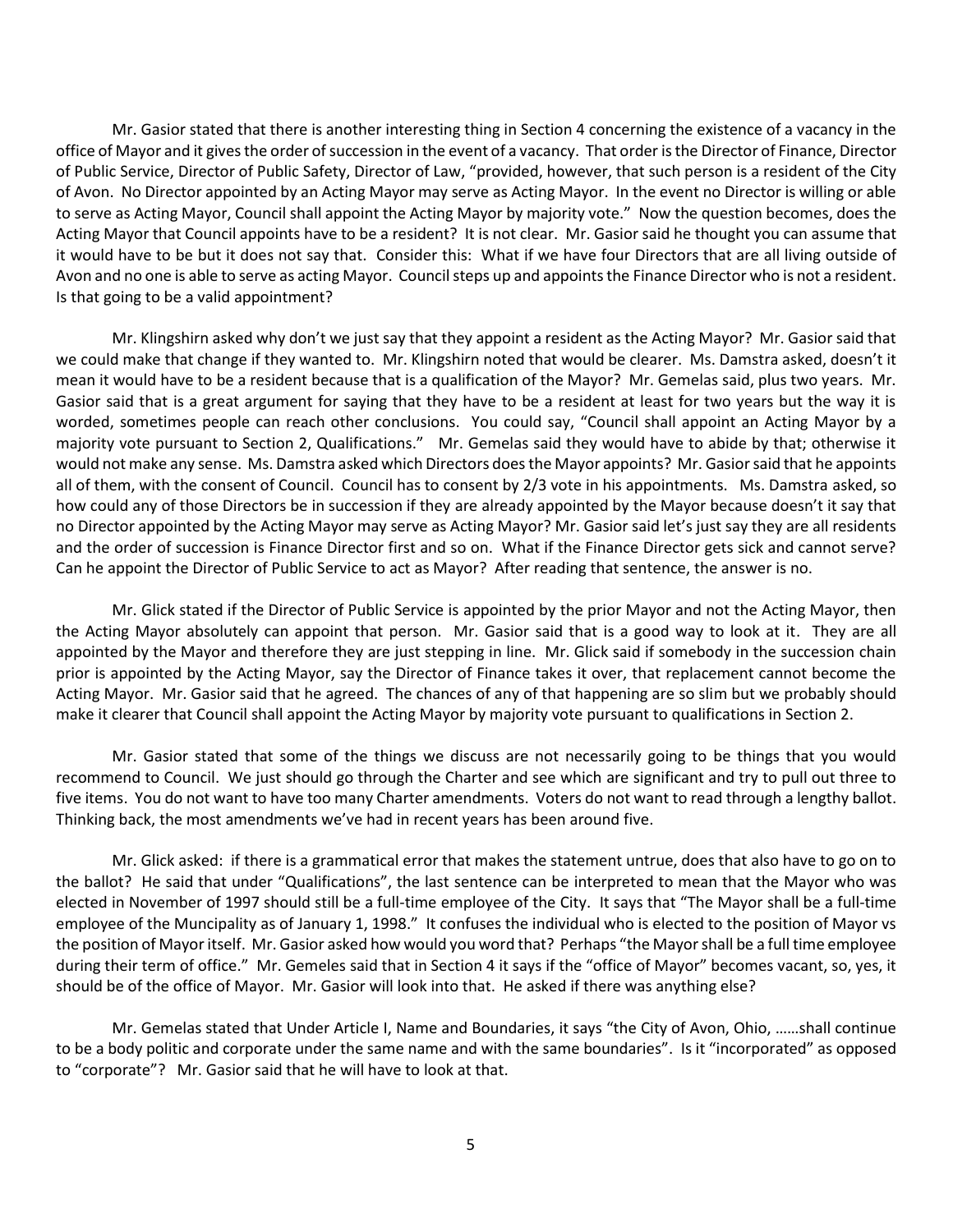Mr. Gasior stated that before we get to Article IV, The Council, he just wanted to point out that in Article III, Section 5, it says that "The Mayor shall be the chief conservator of the peace within the Municipality…." That was the provision that was used by most Mayors back in March of 2020 to invoke emergency powers to keep people from contracting COVID 19.

# d) ARTICLE IV - THE COUNCIL

Ms. Damstra asked about jurisdiction and how they are decided for the Ward members. She said she did not see anything in that Section about redistricting based on the growth of the City. Mr. Gasior said it is up to Council to establish the Ward boundaries and the last time they set Ward boundaries was in 2002. We talked about that with the Board of Elections and they said basically to wait until four years from now to start thinking about it because there are no elections that will take place in the City that will be impacted by the current Ward boundaries. In two years, you are going to have Council-at-Large running and obviously they are not impacted by Ward boundaries. Council should definitely consider some drawing of new boundaries because Ward 1 is huge and it needs to be pared down. That is something we will probably start doing two or three years from now to make sure that we get it to the Board of Elections before the 2025 election. Ms. Damstra said that she noticed that Avon Lake's Charter has a whole Section on that subject. Mr. Gemelas stated that it is a legislative act to redistrict areas; typically, it is not in a Charter and he finds it hard to believe that it was in the Charter of Avon Lake. Mr. Gasior said he thought that they probably just want to make sure that their Council is reviewing the boundaries, even if it is just every 10 years. Mr. Gasior said if that is something the Commission wants to put into the Charter, they certainly could do that like Avon Lake. Mr. Gemelas said that he guessed the concern might be that if Council is going to be affected by the fact that they are going to be redistricting in their areas, then they are voting to keep themselves in that position vs. diluting the voting. It might not be a bad idea to have the redistricting scheduled every so often to compare with the census.

Mr. Gasior said that he would review the Charter for Avon Lake and give them his thoughts on it at the next meeting. Ms. Berges stated that she thought that the City of Elyria just recently had something with their Charter that requires them to look at their districts every 10 years. Mr. Gasior said he would take a look at both Charters and see if we can come up with a provision. If that is something the Commission feels we should do, we'll do it. Mr. Gasior noted that it takes time for the census data to be published. If you're looking at reviewing the Wards every ten years, you might want that to begin in 2022 or 2023.

Ms. Damstra asked why can only the At-Large Council members be the President of Council? Mr. Gasior stated that prior to 2007, the At-Large Council Member with the most votes (in the election) became Council President. There was some discussion after the election of 2003 when an inexperienced young man won a seat as a Councilor-at-Large. He automatically became Council President. It is not that Council didn't want a young person to run for office. Council just believed that the highest vote getter might not necessarily be the best person to lead Council. At the next Charter Review Commission in 2007, an amendment was placed on the ballot to eliminate the "automatic" provision but retain the requirement that the person still be an At-Large Councilor. So the At-Large requirement remains and all of Council decides who among the three At-Large members should be the Council President.

Mr. Weigman clarified, to answer the question, and Mr. Gasior did mention it, the Council President is elected by the entire City rather than the Wards. Ms. Berges said, and just to add that the other thing in regard to the position of Council President, besides youth, is the lack of experience. If you have someone who has never been on Council before and they are the highest vote-getter and they end up being the President of Council, there is definitely a learning curve to being on Council so it is asking a lot to have someone who has never done it before, to all of a sudden preside over the body. So that was also part of the decision to have Council elect the Council President because they would know better than anybody who would be the best person. Mr. Klingshirn agreed that experience must be a big part of it.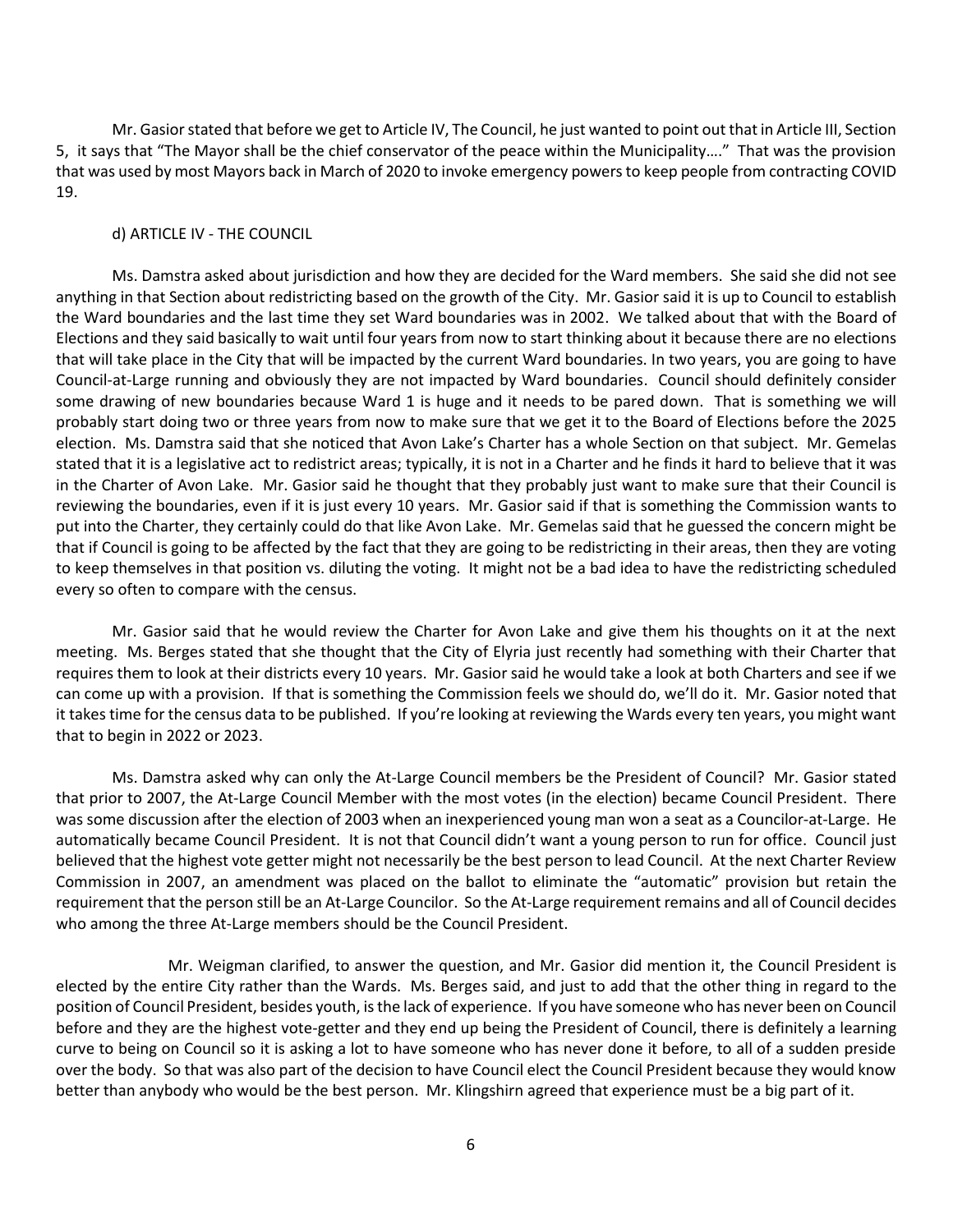Mr. Klingshirn noted the requirement under Section 12 about the posting of legislation, etc. He said that we make copies and the Police are running around the City delivering them and he does not know if anybody even knows where they are delivered. He felt that they should be posted on the website, and copies placed here at City Hall and be done with it. Mr. Weigman said that was a great point. He thought that for the School Board meetings, the notices are posted three places. He asked Ms. Brooks what the minimum requirement was for posting the notices and Ms. Brooks said that we post the enacted legislation in five locations according to Charter in Article IV, Section 12. Mr. Gasior stated that we have an Ordinance on right now to replace the posting place of Buck's Hardware with the Library as Buck's Hardware is closing. Mr. Klingshirn said that most people are going to look on the website. Mr. Weigman said that he can find out where the School Board is posting notices and bring that back to our next meeting.

Mr. Gasior pointed out that in Section 7, Salaries and Bonds, is where all of this ties in to what we talked about initially with salaries and getting compensation over and above what Council has set the salary at so when you are thinking about the Mayor's compensation on the Planning Commission, read it in light of Section VII.

Ms. Damstra stated that in Section 15, about the Zoning Ordinance and Regulations, it says "notice of such public hearing shall be published in a newspaper of general circulation in the Municipality" and she asked how we know which newspaper that is? Mr. Gemelas stated that there are only two now; probably the Journal or the Chronicle. Ms. Damstra said she thought that should be updated even if it is just on the website and maybe it already is on the website but not noted. She said that no one probably ever actually reads these notices but the issue came up for her where she lives with some zoning and it was sort of hard to track down until they sent a notice to some of her neighbors. Her property was not adjacent, adjoining or abutting. As such, she did not receive the letter that some of her neighbors received. She wondered if maybe we could update that to be something more technology-based.

Mr. Weigman asked Ms. Brooks whether this is posted on the City Website. Ms. Brooks said that the agendas and the minutes are on the website. She does not handle any of the zoning but you can always check agendas and you can ask to be notified and provided copies of the agendas through email.

Mr. Weigman suggested that for the next meeting we might reach out to other communities and see what they are doing, what their approach is so folks are notified. Ms. Brooks added that, as far as the newspaper, she would guess that it is either the Chronicle or the Morning Journal; it would probably be in a legal ad in either one of those newspapers. Mr. Gasior stated that he thought it would be nice to just post it on the City website as so many people have access to that now. It might not be a bad idea to consider that in the Charter.

Mr. Weighman asked if there were any additional comments on Article IV – The Council, and Mr. Gasior noted that Mr. Logan wanted to discuss the Public Bidding and Sale of Property and we will look at that later.

#### ADDITIONAL COMMENTS – MEMBERS OF THE COMMISSION

Mr. Gameles asked if they were able to put things on the agenda as they are coming up because there are some things he would like to know some history of and see if there are any minutes of former meetings. Having information ahead of time would be nice. It is great to have Mr. Gasior here because he has been around long enough to know a lot about these things. If we have any submissions prior to the agenda being published, we can just address those. Ms. Brooks said to just email that to her or give her a call at least a couple days before the packet goes out; the more days the better.

Mr. Weigman asked how many Articles they wanted to cover in the next meeting and Mr. Gasior suggested V, VI, and VIII, skipping VII, and going to VIII – Finances – as Mr. Logan will be present. Mr. Weigman announced that for next meeting, they would address Articles V, VI, and VIII if everybody was agreeable with that. All the Commission members agreed.